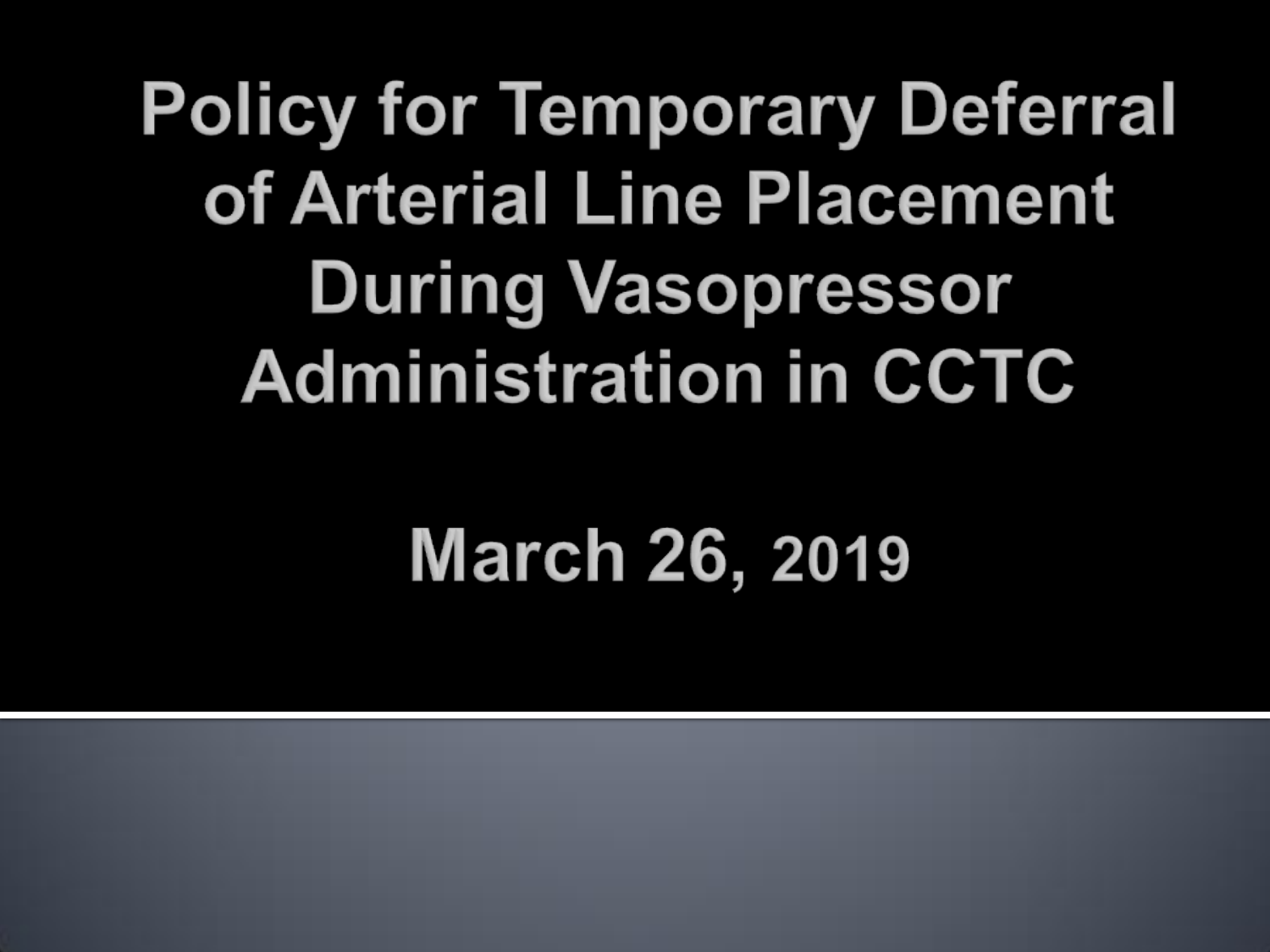# **LHSC Policy**

Central venous **and** arterial line placement **continues** to be the LHSC hospital policy for the continuous infusion of vasopressors, *except for the specific circumstances outlined in this presentation.*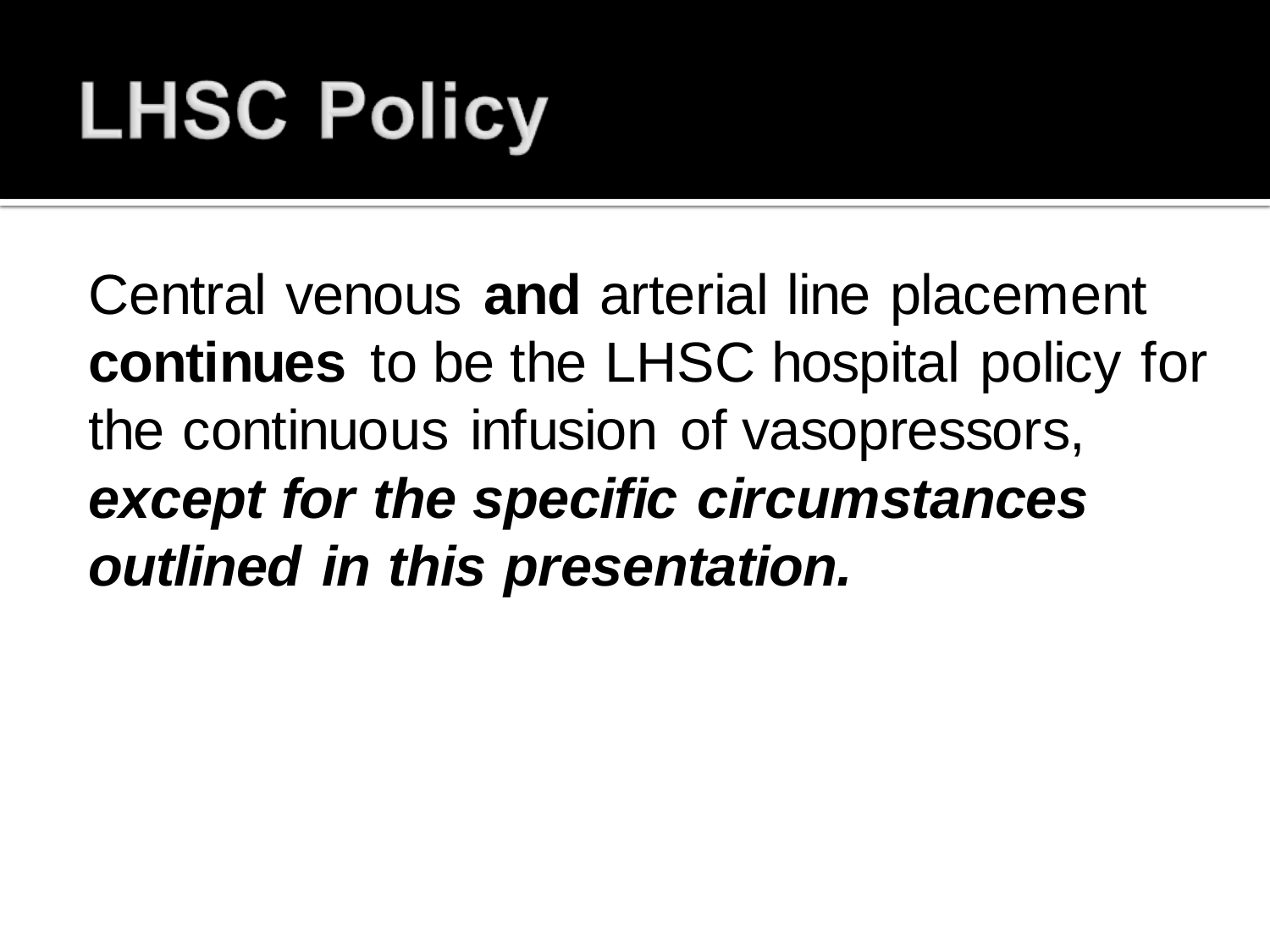When is it acceptable to defer the placement of an arterial line during vasopressor administration?

- 1. If vasopressor requirements are expected to be short term
- 2. If dosing requirements remain stable and the **patient is not clinically deteriorating**
- 3. Only *single agent* norepinephrine (maximum dose 12 mcg/min) *OR* dopamine (maximum dose 10 mcg/kg/min) is used
- 4. If the duration of peripheral vasopressors is less than 24 hours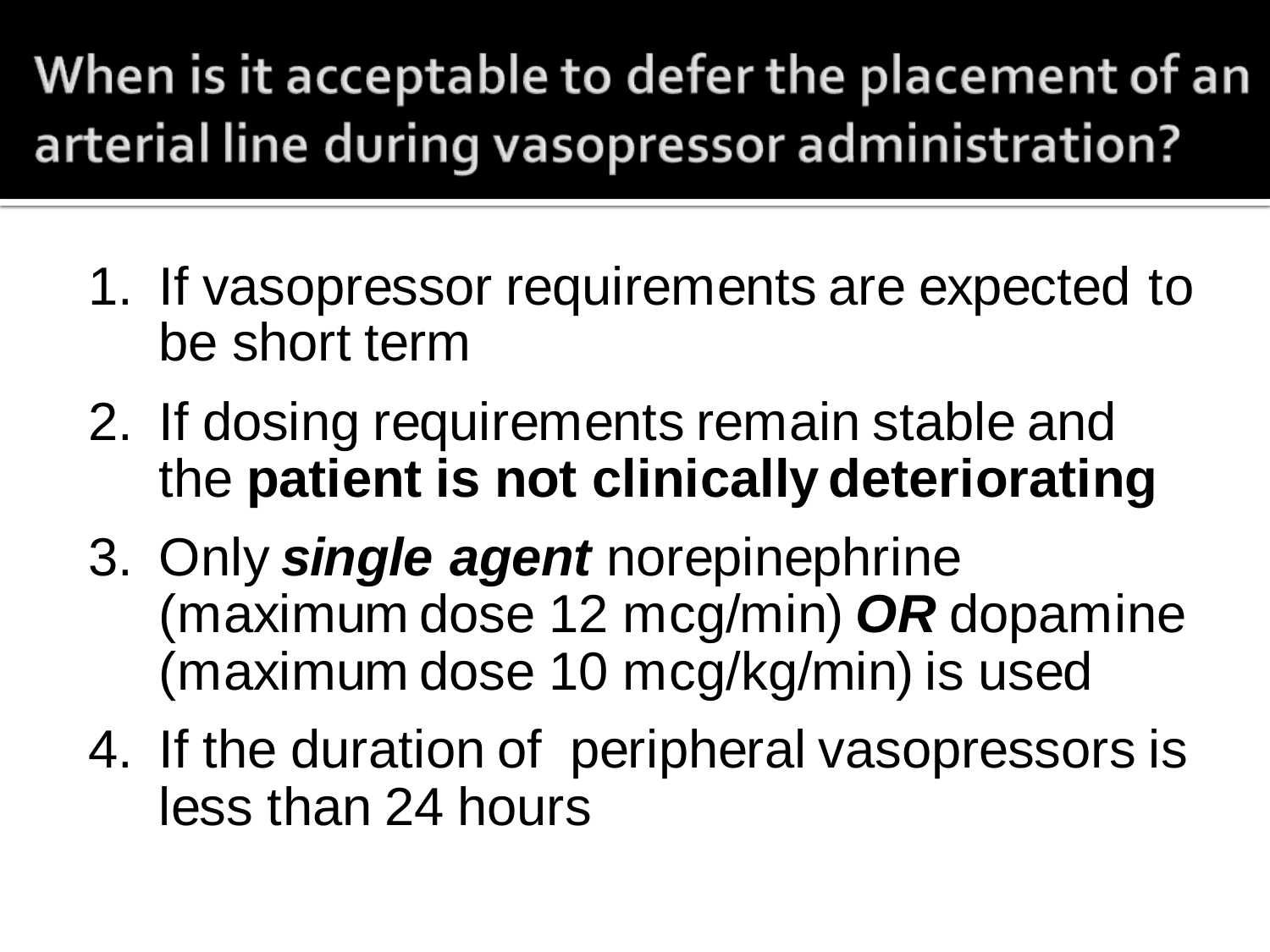# **Arterial Line Deferral**

- 1. Arterial line placement is recommended during peripheral vasopressor administration to ensure accurate and timely blood pressure assessment
- 2. Arterial line placement is required if vasopressors require titration/patient is unstable
- 3. Arterial line placement is strongly recommended for patient comfort (frequent NIBP assessment can be painful and disruptive to sleep)
- 4. NIBP becomes less accurate/reliable when shock is severe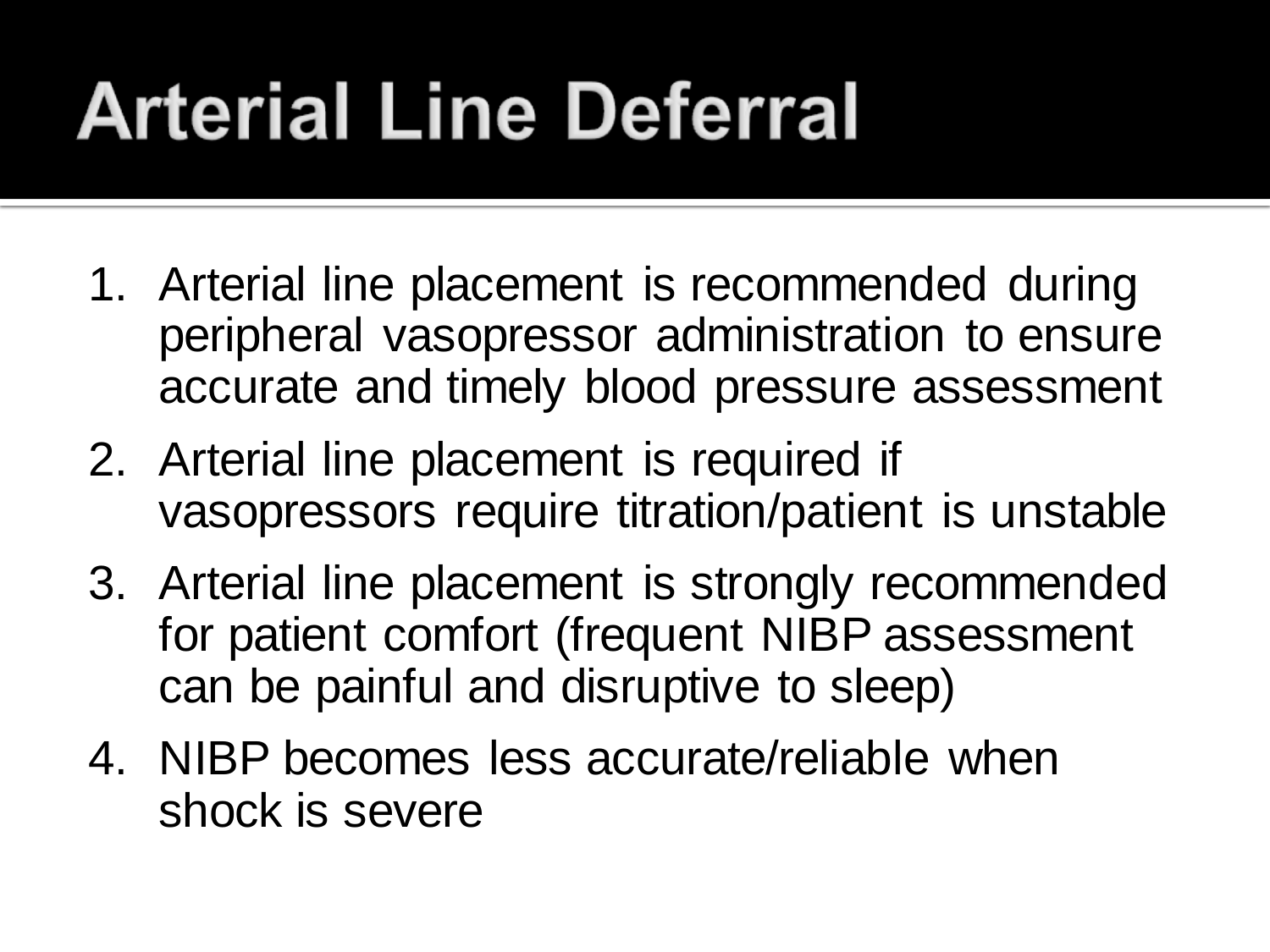# **Deferral of Arterial Line**

Must be ordered in Power Chart using the Crit Care Peripheral Vasopressor Power Plan.

The order must be approved by the Consultant or Senior Resident and the name of the approving physician entered electronically.

The deferral must be reassessed every 12 hours with Consultant (day shift) or Senior Resident (night shift).

Document the reassessment plan every 12 hours in the AI record.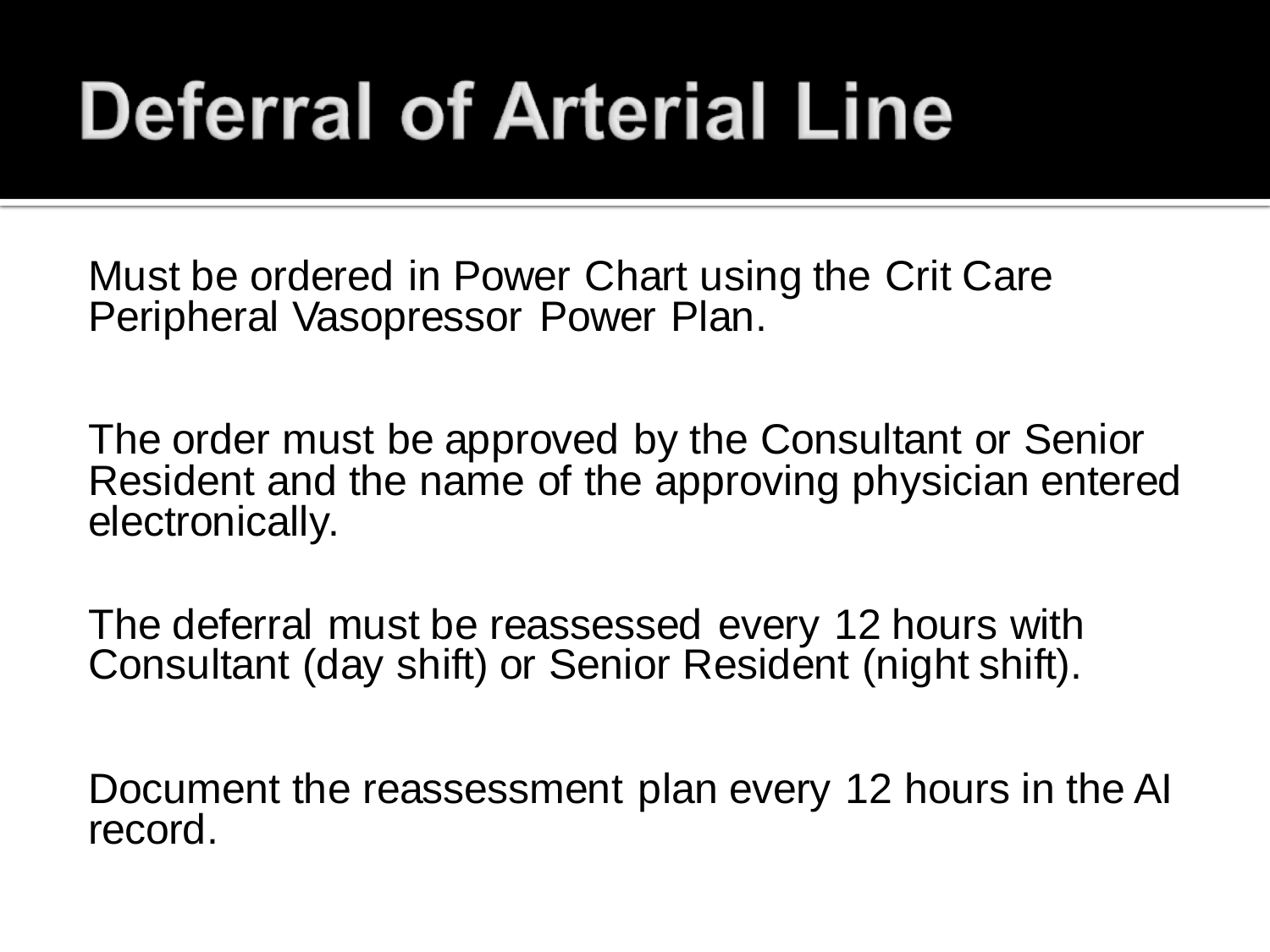#### **Select Deferral of Arterial Line Placement Approved by Consultant/Senior will** automatically be selected.

|                                                                                       |   |                  | 4 % N + Add to Phase v Comments Start:                                                           |  | <b>Now</b> |  | Duration:     | None |  |                |  |  |
|---------------------------------------------------------------------------------------|---|------------------|--------------------------------------------------------------------------------------------------|--|------------|--|---------------|------|--|----------------|--|--|
|                                                                                       | ٣ |                  | Component                                                                                        |  |            |  | <b>Status</b> | Dose |  | <b>Details</b> |  |  |
| <b>CRIT CARE - Peripheral Vasopressor Administration (Module) (Initiated Pending)</b> |   |                  |                                                                                                  |  |            |  |               |      |  |                |  |  |
|                                                                                       |   |                  | ⊿ Patient Care                                                                                   |  |            |  |               |      |  |                |  |  |
| IП                                                                                    |   |                  | 88 7 Peripheral Administration of Vasopressor Approved by<br><b>Consultant/Senior Resident</b>   |  |            |  |               |      |  |                |  |  |
| IП                                                                                    |   |                  | 69 Assess Continued Administration of Peripheral<br><b>Vasopressor With Provider</b>             |  |            |  |               |      |  | q12 hours      |  |  |
|                                                                                       |   | $\sum_{k=1}^{n}$ |                                                                                                  |  |            |  |               |      |  |                |  |  |
|                                                                                       |   |                  | <b>69 7 Deferral of Arterial Line Placement Approved by</b><br><b>Consultant/Senior Resident</b> |  |            |  |               |      |  |                |  |  |
|                                                                                       |   |                  | <b>69 Assess Continued Deferral of Arterial Line With Provider</b>                               |  |            |  |               |      |  | g12 hours      |  |  |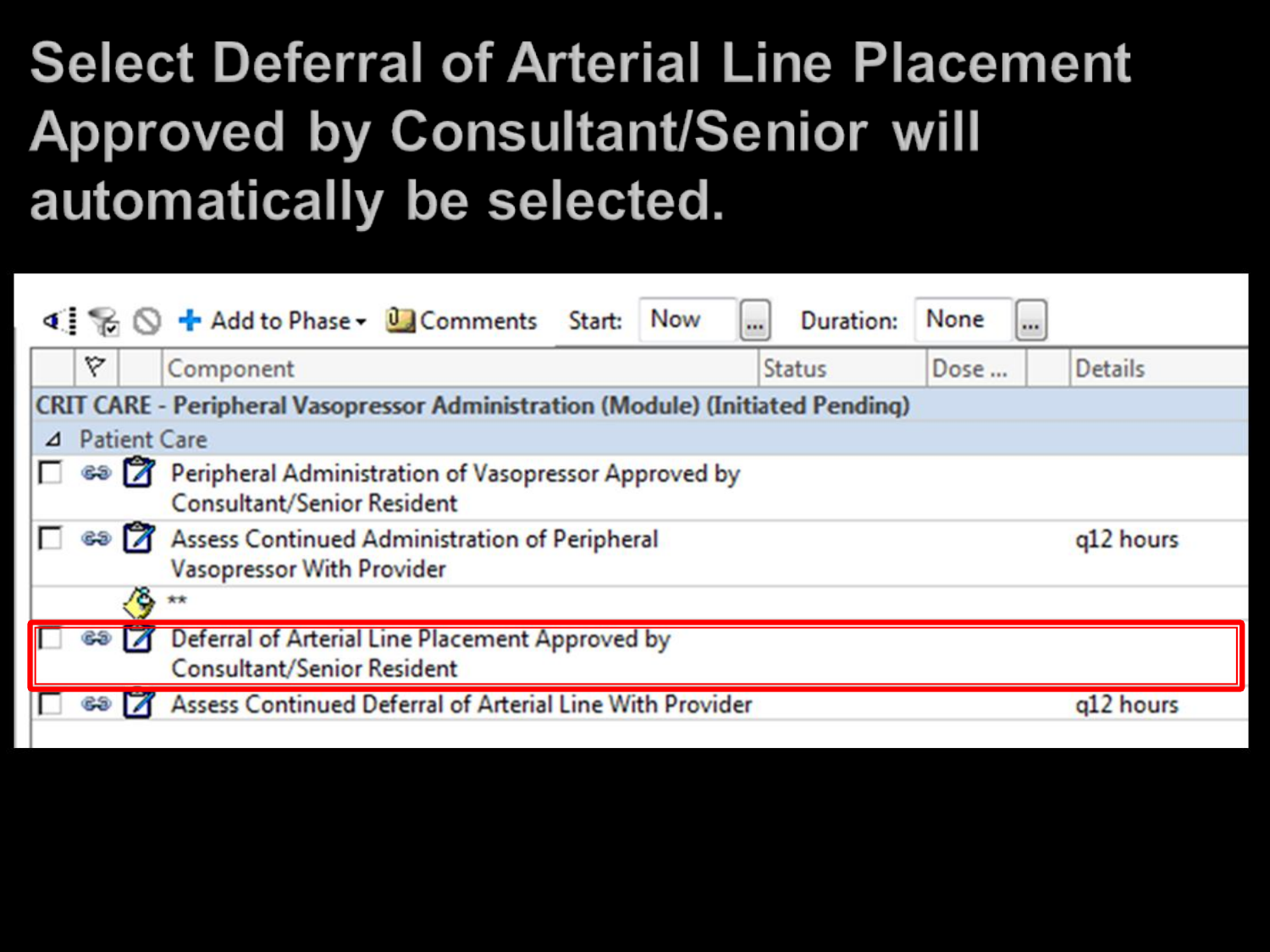"Assess Continued Deferral of Arterial Line With Provider" Select Deferral of Arterial Line Placement Approved by Consultant/ Senior. This will generate a Q 12 Hour review reminder to your task list.

|                                                                                                       | 4 % O + Add to Phase - Comments Start:<br><b>Now</b>                                 | Duration:<br> | None<br>$\cdots$ |                |  |  |  |  |  |  |  |
|-------------------------------------------------------------------------------------------------------|--------------------------------------------------------------------------------------|---------------|------------------|----------------|--|--|--|--|--|--|--|
| r                                                                                                     | Component                                                                            | <b>Status</b> | Dose             | <b>Details</b> |  |  |  |  |  |  |  |
| <b>CRIT CARE - Peripheral Vasopressor Administration (Module) (Initiated Pending)</b>                 |                                                                                      |               |                  |                |  |  |  |  |  |  |  |
| <b>Patient Care</b>                                                                                   |                                                                                      |               |                  |                |  |  |  |  |  |  |  |
| <b>69 7 Peripheral Administration of Vasopressor Approved by</b><br><b>Consultant/Senior Resident</b> |                                                                                      |               |                  |                |  |  |  |  |  |  |  |
|                                                                                                       | 69 Assess Continued Administration of Peripheral<br><b>Vasopressor With Provider</b> |               |                  | q12 hours      |  |  |  |  |  |  |  |
| $\sqrt{8}$ **                                                                                         |                                                                                      |               |                  |                |  |  |  |  |  |  |  |
| 897                                                                                                   | Deferral of Arterial Line Placement Approved by<br><b>Consultant/Senior Resident</b> |               |                  |                |  |  |  |  |  |  |  |
|                                                                                                       | Assess Continued Deferral of Arterial Line With Provider                             |               |                  | g12 hours      |  |  |  |  |  |  |  |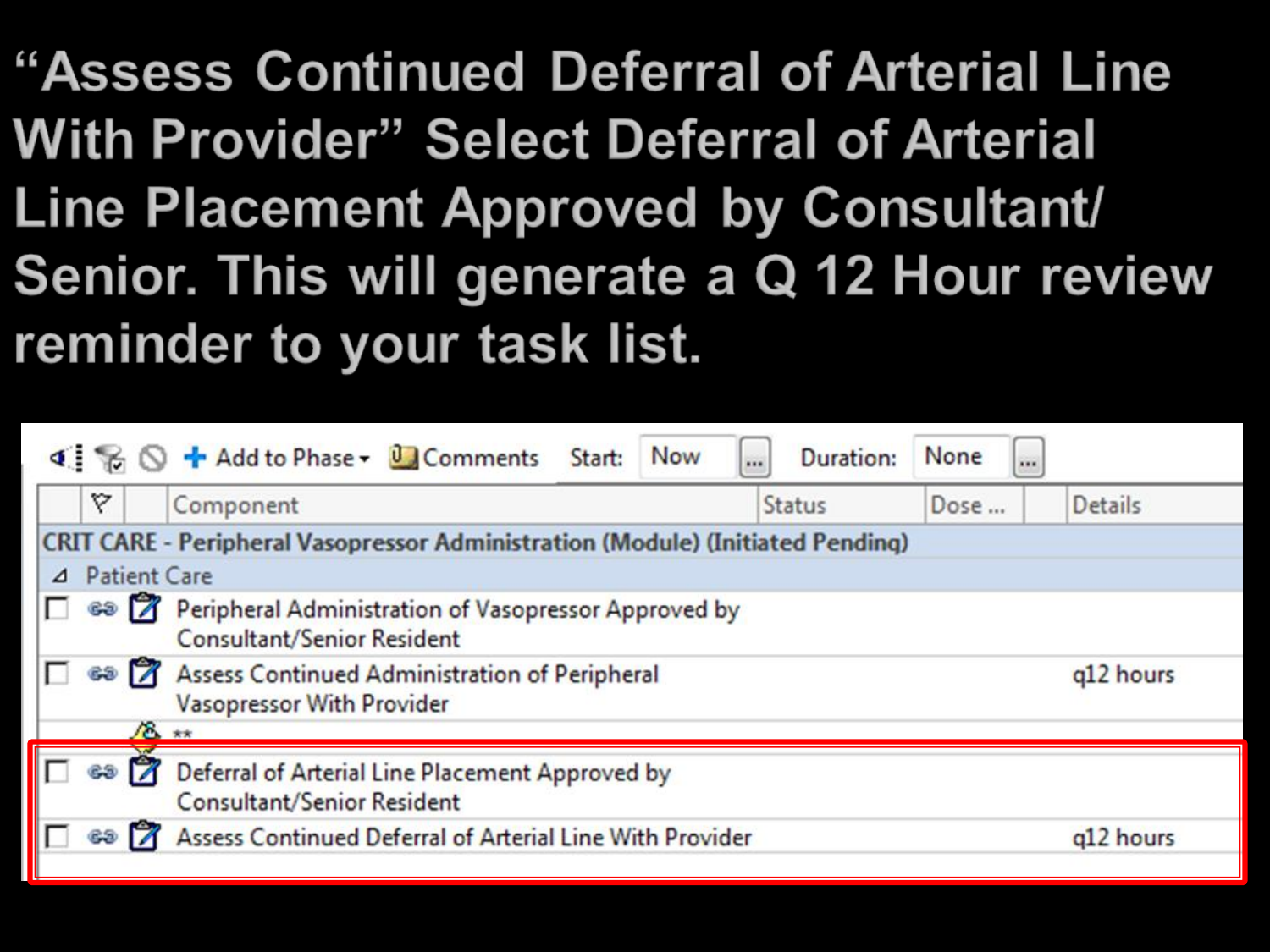#### Documentation

Reassess need for arterial line placement every shift.

Document discussion and include the name of the approving Consultant/Senior Resident in the electronic order.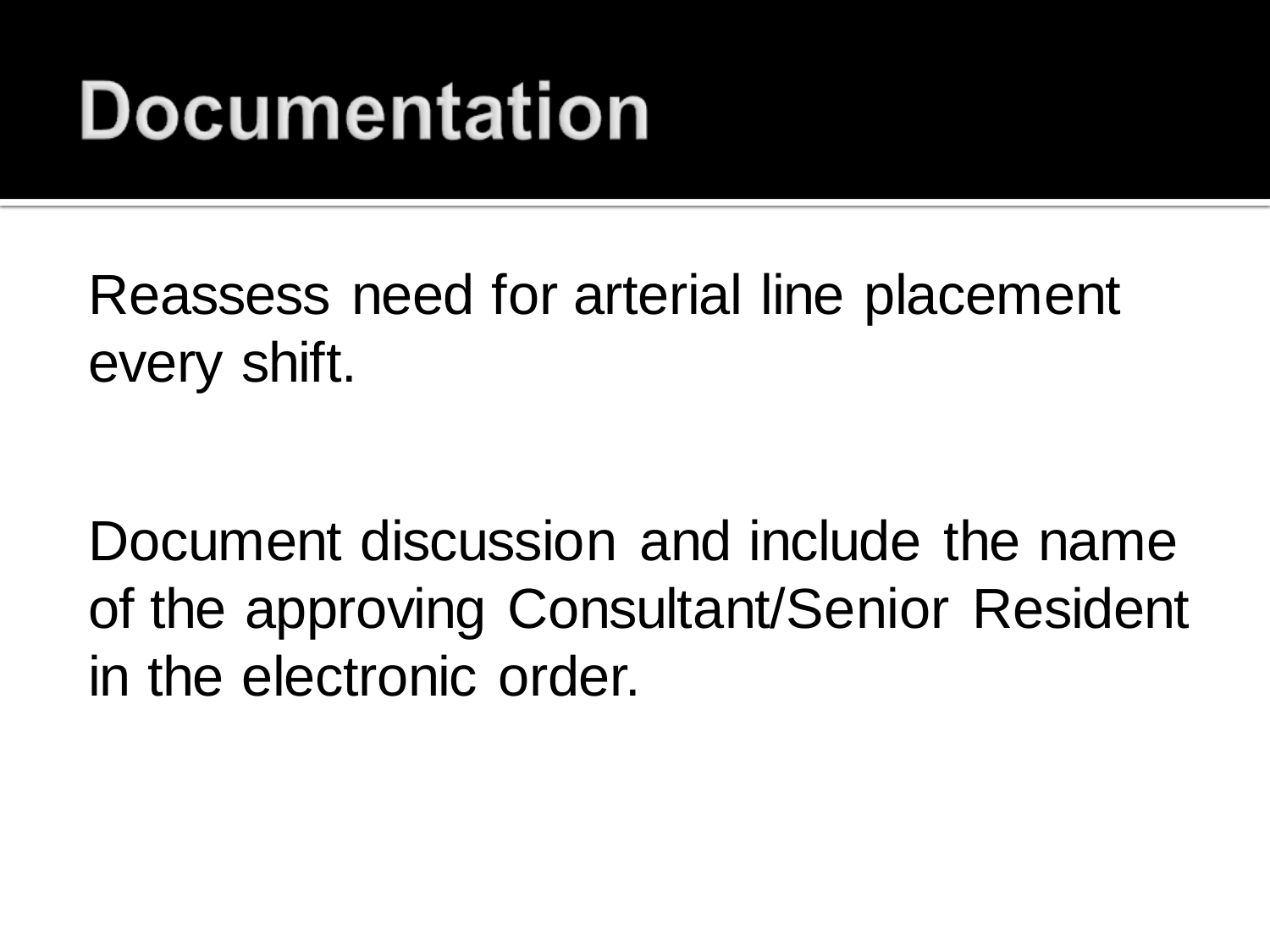### **Reminders**

- Very small changes in vasopressor dosing can have large impacts on blood pressure
- Use of NIBP for monitoring leaves prolonged periods of unknown blood pressure. Continuous monitoring is preferred.
- NIBP activation is disruptive and uncomfortable and may be inaccurate in shock states.